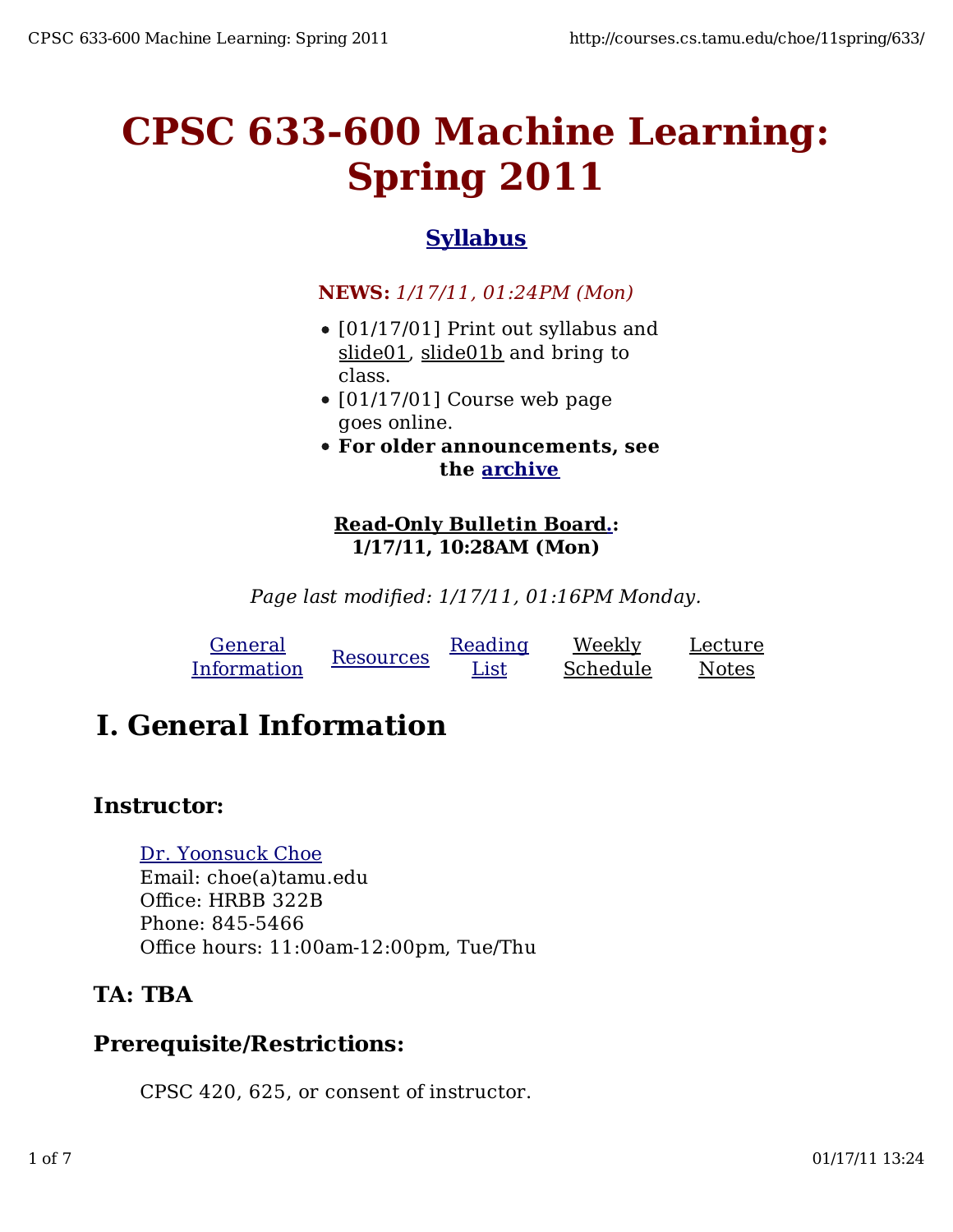#### **Lectures:**

Tue/Thu 9:35am–10:50am, HRBB 113.

#### **Introduction:**

Machine learning is the study of self-modifying computer systems that can acquire new knowledge and improve their own performance; survey machine learning techniques, which include induction from examples, Bayesian learning, artificial neural networks, instance-based learning, genetic algorithms, reinforcement learning, unsupervised learning, and biologically motivated learning algorithms. Prerequisite: CPSC 420 or 625.

### **Goal:**

The goal of this course is to

- 1. learn various problems and solution strategies in machine learning.
- 2. learn practical methodology for applying ML algorithms to problem domain of your choice.

## **Textbook:**

- Main text: Ethem Alpaydin (2010) Introduction to Machine Learning, 2nd edition, MIT Press. [Book home page (2nd edition)] [Book home page (1st edition)]
- Secondary text: Tom Mitchell (1997) Machine Learning, McGraw-Hill. [Book home page]

#### **Administrative Trivia:**

- 1. Computer accounts: if you do not have a unix account, ask for one on the CS web page.
- 2. Programming languages permitted: C/C++, Java, or Matlab (or octave), and must be executable on CS unix hosts or other public systems in the departmental lab.

#### **Topics to be covered:**

See the Weekly Schedule section for more details. The content will closely reflect a combination of Alpaydin + Mitchell.

### **Grading:**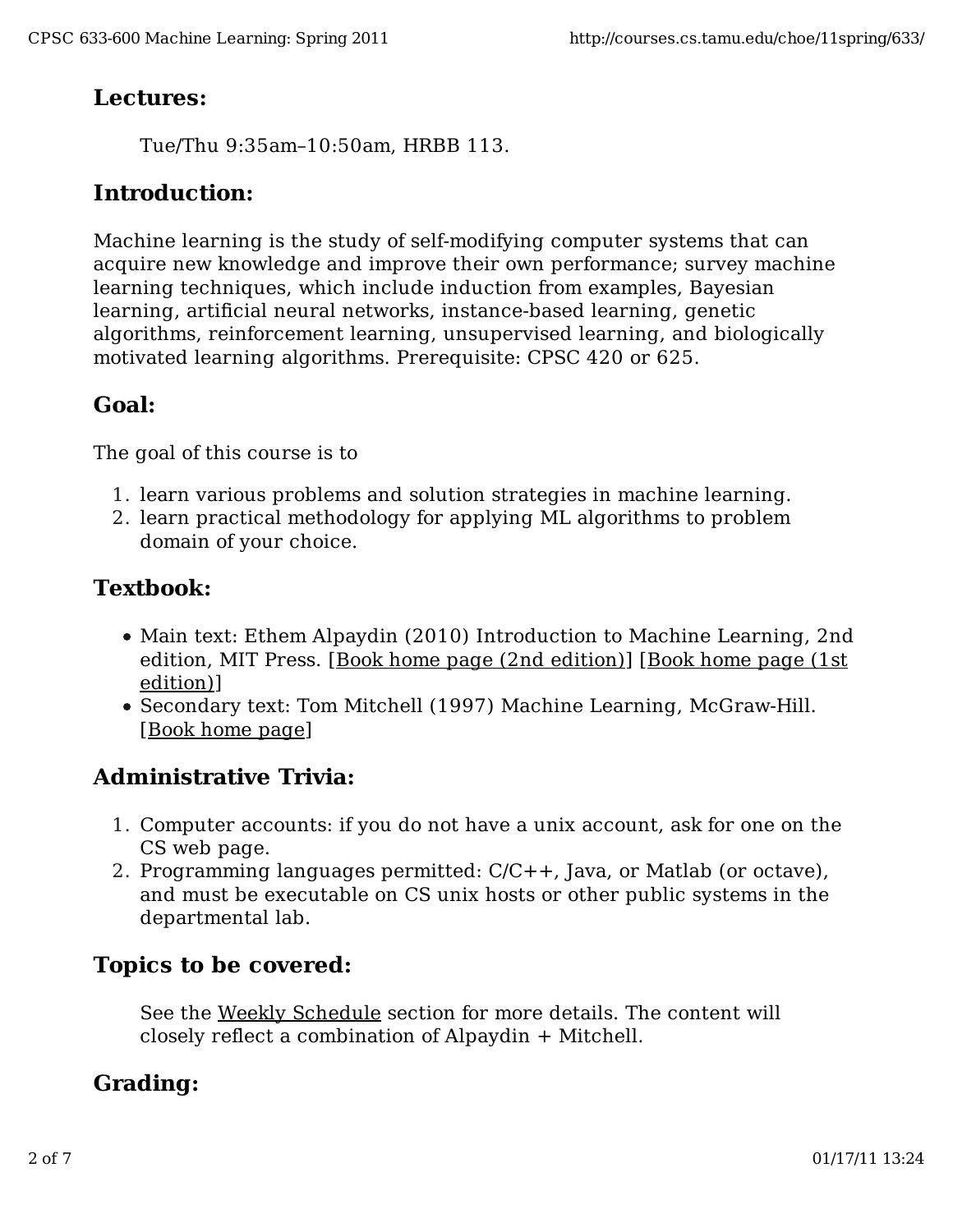- 3 assignments (including written and programming components), 16% 1. each  $= 48%$
- 2. 2 exams (in class),  $15%$  each =  $30%$
- 3. Term project 17%
	- This will be a substantial individual project! You may have to invest at least one month on this.
	- Due to the class size, there will be no project presentation. A 6-page conference-style final report and all code/data are due by the end of the semester.
- Class participation 5% (repeated absences in the class will weigh most 4. heavily [in the negative direction] in the determination of this score)

The cutoff for an `A' will be at most 90% of total score, 80% for a `B', 70% for a `C', and 60% for a `D'. However, these cutoffs might be lowered at the end of the semester to accomodate the actual distribution of grades.

#### **Academic Integrity Statement:**

AGGIE HONOR CODE: An Aggie does not lie, cheat, or steal or tolerate those who do.

Upon accepting admission to Texas A&M University, a student immediately assumes a commitment to uphold the Honor Code, to accept responsibility for learning, and to follow the philosophy and rules of the Honor System. Students will be required to state their commitment on examinations, research papers, and other academic work. Ignorance of the rules does not exclude any member of the TAMU community from the requirements or the processes of the Honor System.

For additional information please visit: http://aggiehonor.tamu.edu/

Local Course Policy:

- All work should be done **individually** and **on your own** unless otherwise allowed by the instructor.
- Discussion is only allowed immediately before, during, or immediately after the class, or during the instructor's office hours.
- If you find solutions to homeworks or programming assignments on the web (or in a book, etc.), you may (or may not) use it. Please check with the instructor.
- Assignments turned in that are significantly similar will be reported to the Aggie Honor System Office.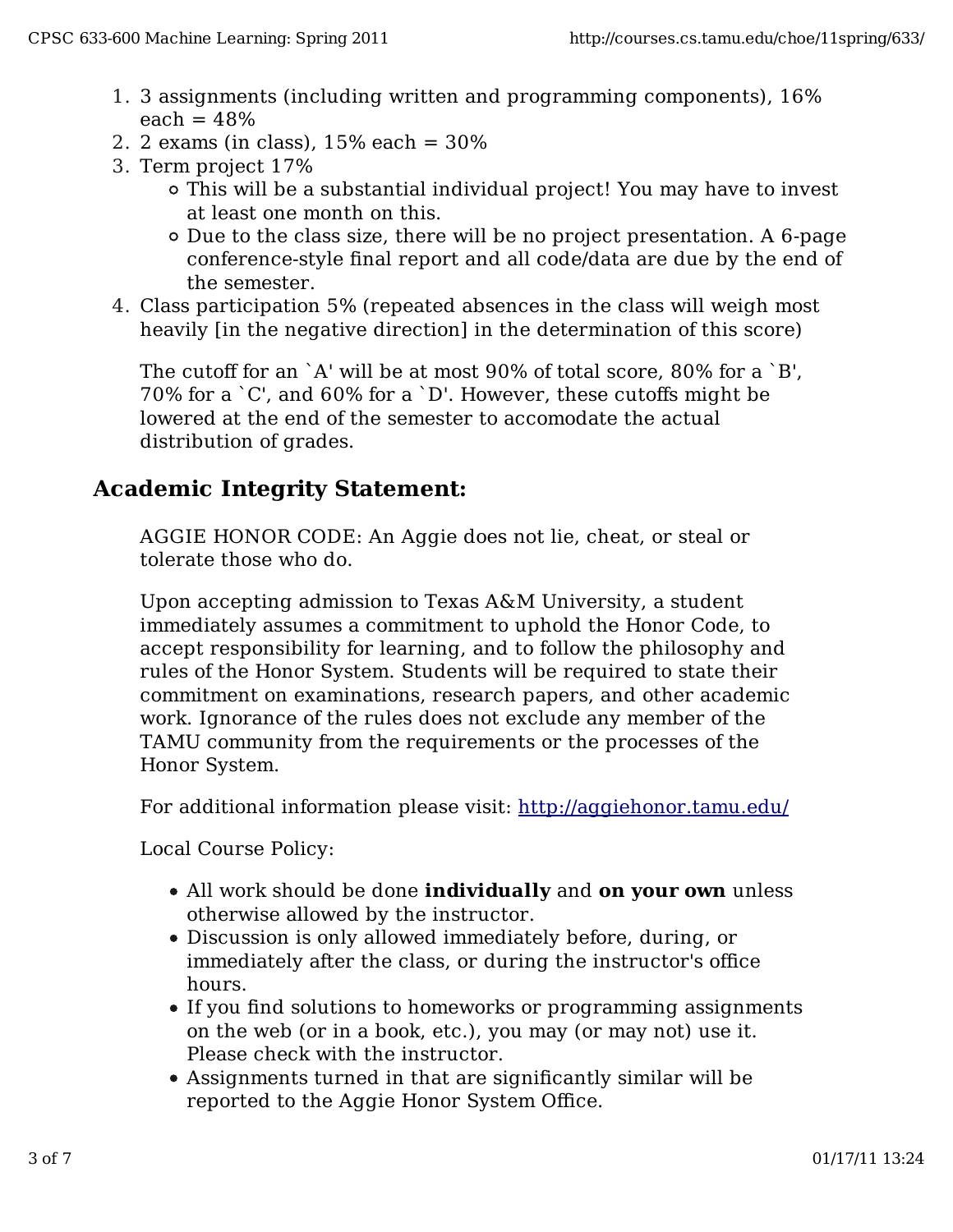# **Students with Disabilities:**

The Americans with Disabilities Act (ADA) is a federal

anti-discrimination statute that provides comprehensive civil rights protection for persons with disabilities. Among other things, this legislation requires that all students with disabilities be guaranteed a learning environment that provides for reasonable accommodation of their disabilities. If you believe you have a disability requiring an accommodation, please contact the Department of Student Life, Services for Students with Disabilities, in Cain Hall or call 845-1637.

#### **Resources:**

- 1. UCI Machine Learning Repository: datasets to test machine learning algorithms.
- 2. Research resources page
- 3. <u>Ganeral reading list (</u>u: p: ): includes short blurb about how to find, read, and critique others' work. This list is **not** the course reading list.

# **III. Weekly Schedule and Class Notes**

- **Lecture notes (in PDF format)**: all notes will be uploaded in this directory.
- It is **your responsibility** to download, print, and bring the notes to the class. Notes will be available 24 hours before each class.
- See the **2011 Spring TAMU Calendar** for breaks, etc. April 28 is the last class day.

| <b>Week Date</b> |      | <b>Topic</b> |                                                               | <b>Reading Assignments</b> | <b>Notices</b><br>and<br><b>Dues</b> | <b>Notes</b>                |
|------------------|------|--------------|---------------------------------------------------------------|----------------------------|--------------------------------------|-----------------------------|
| 1                | 1/18 | Introduction | Alpaydin<br>chap 1;<br>Mitchell<br>$1.1 - 1.2$<br>$1.3 - 1.5$ |                            |                                      | slide01.pdf<br>slide01b.pdf |
| 1                | 1/20 | Introduction | Alpaydin<br>chap 1;<br>Mitchell<br>$1.1 - 1.2$<br>$1.3 - 1.5$ |                            |                                      | slide01.pdf<br>slide01b.pdf |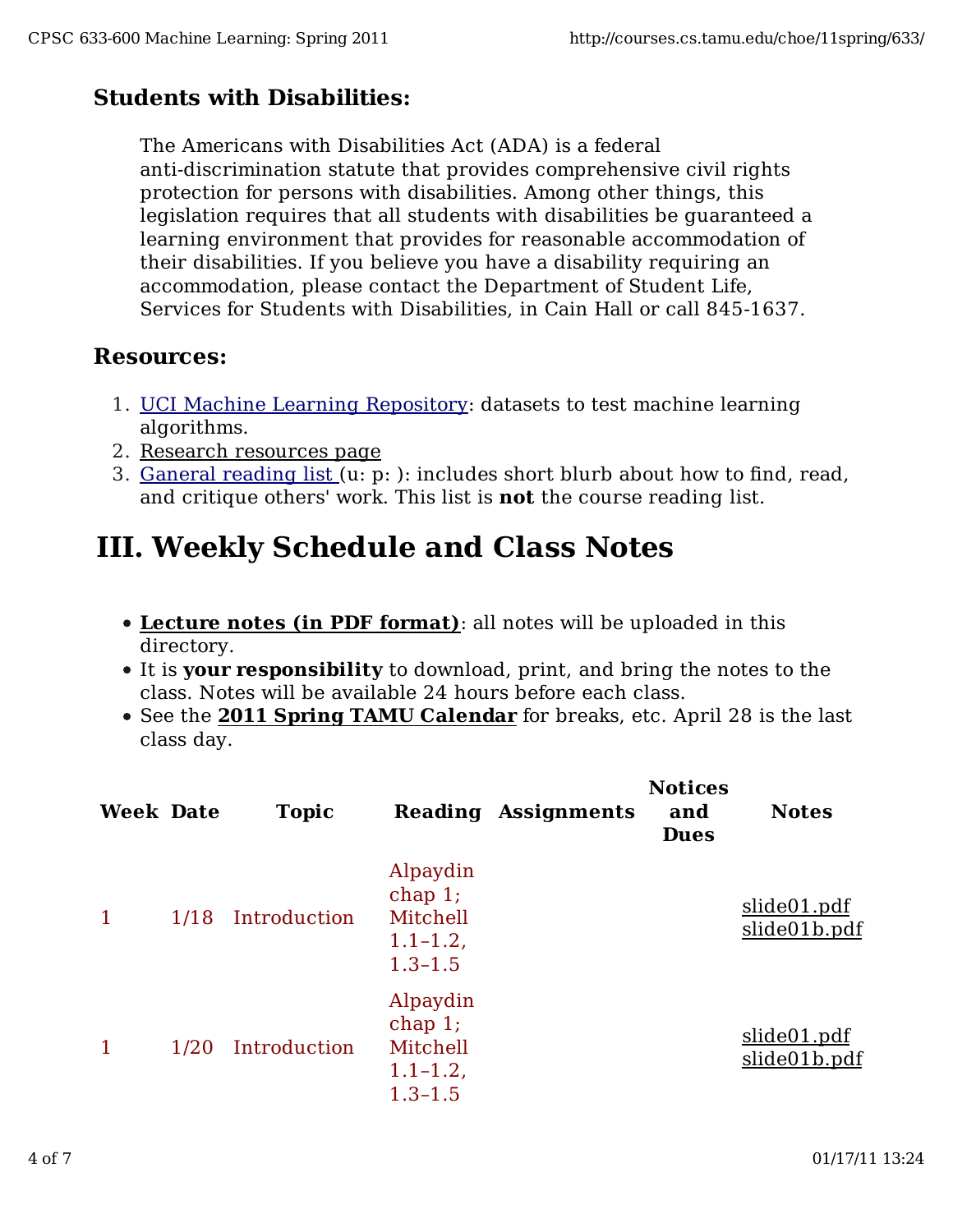| 2 | 1/25 | Supervised<br>Learning<br>(theory) | Alpaydin<br>chap 2;<br>Mitchell<br>$7.1 - 7.2$<br>7.4 |
|---|------|------------------------------------|-------------------------------------------------------|
| 2 | 1/27 | Supervised<br>Learning<br>(theory) | Alpaydin<br>chap 2;<br>Mitchell<br>$7.1 - 7.2$<br>7.4 |
| 3 | 2/1  | Multilayer<br>perceptrons          | Alpaydin<br>chap $11$ ;<br>Mitchell<br>chap 4         |
| 3 | 2/3  | Multilayer<br>perceptrons          | Alpaydin<br>chap $11;$<br>Mitchell<br>chap 4          |
| 4 | 2/8  | Multilayer<br>perceptrons          | Alpaydin<br>chap $11$ ;<br>Mitchell<br>chap 4         |
| 4 | 2/10 | Multilayer<br>perceptrons          | Alpaydin<br>chap $11;$<br>Mitchell<br>chap 4          |
| 5 | 2/15 | <b>Decision tree</b><br>learning   | Alpaydin<br>chap 9;<br>Mitchell<br>chap 3             |
| 5 | 2/17 | Decision tree<br>learning          | Alpaydin<br>chap 9;<br>Mitchell<br>chap 3             |
| 6 | 2/22 | Reinforcement<br>learning          | Alpaydin<br>chap $18$ ;<br>Mitchell<br>chap 13        |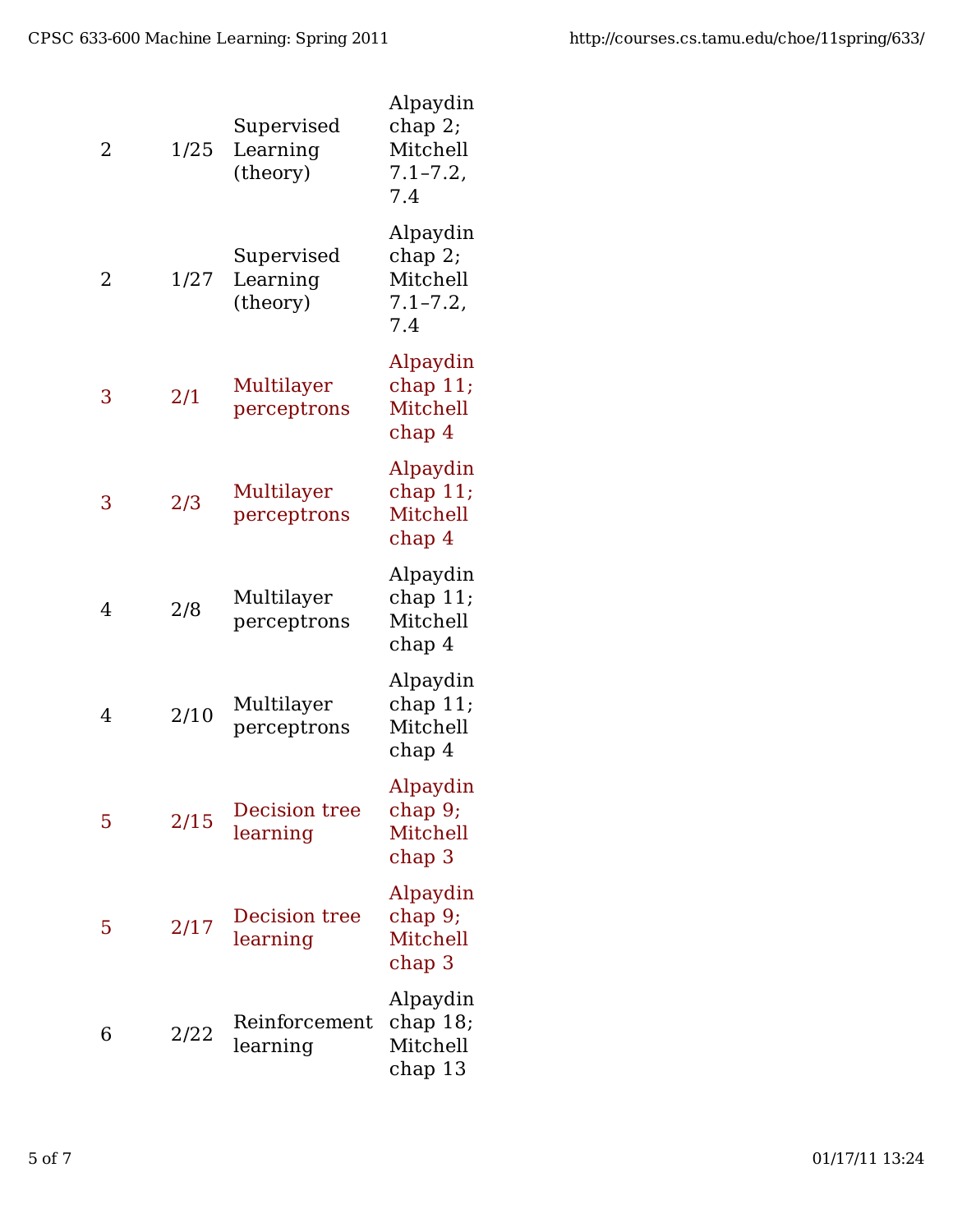| 6  | 2/24 | Reinforcement<br>learning   | Alpaydin<br>chap $18$ ;<br>Mitchell<br>chap 13                    |
|----|------|-----------------------------|-------------------------------------------------------------------|
| 7  | 3/1  | Reinforcement<br>learning   | Advanced<br>topics                                                |
| 7  | 3/3  | Genetic<br>Algorithms       | Mitchell<br>chap 9                                                |
| 8  | 3/8  | Exam $#1$                   |                                                                   |
| 8  | 3/10 | Genetic<br>Algorithms       | Mitchell<br>chap 9                                                |
| 9  | 3/15 | <b>Spring break</b>         |                                                                   |
| 9  | 3/17 | <b>Spring break</b>         |                                                                   |
| 10 | 3/22 | Genetic<br>Algorithms       | Advanced<br>topics                                                |
| 10 | 3/24 | Dimensionality<br>reduction | Alpaydin<br>chap 6:<br>$6.1 - 3,$<br>6.7, 6.8                     |
| 11 | 3/29 | Local models                | Alpaydin<br>chap 12                                               |
| 11 | 3/31 | Local models                | Alpaydin<br>chap 12                                               |
| 12 | 4/5  | Bayesian<br>learning        | Alpaydin<br>$chap3$ ;<br>Mitchell<br>$6.5 - 6.9$<br>$6.11 - 6.13$ |
| 12 | 4/7  | Bayesian<br>learning        | Alpaydin<br>$chap3$ ;<br>Mitchell<br>$6.5 - 6.9$<br>6.11-6.13     |
| 13 | 4/12 | Graphical<br>models         | Alpaydin<br>chap 16                                               |